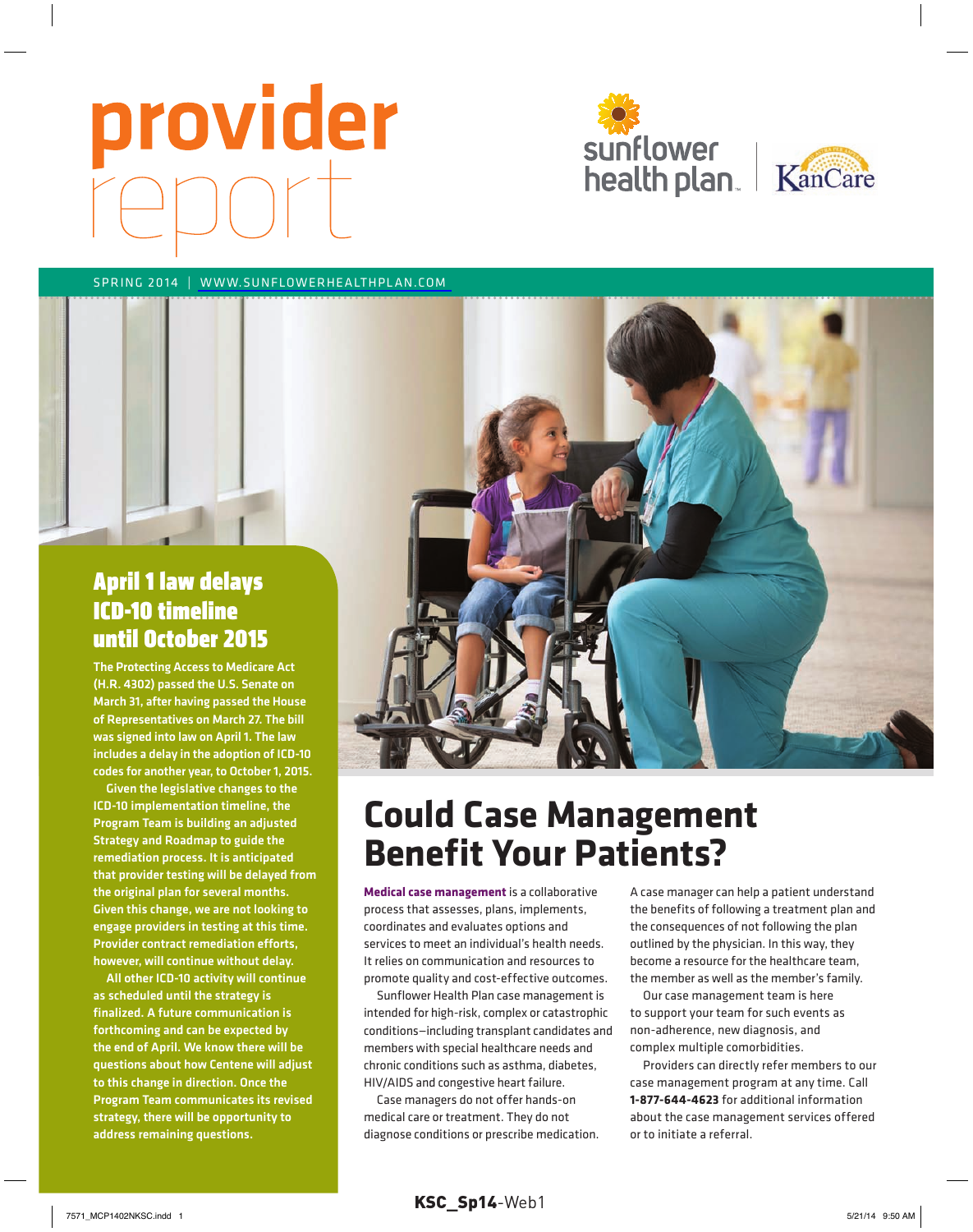# **Follow the Script: Updates to Our Pharmacy Coverage**

#### **Sunflower Health Plan is committed** to

providing high-quality, appropriate and costeffective drug therapy to its members.

While our pharmacy program does not cover all medications, we work with providers like you, as well as pharmacists, to ensure that drugs used to treat a variety of conditions and diseases are covered. Some medications require prior authorization or have limitations on age, dosage and maximum quantities.

#### **WHat'S Covered?**

The Sunflower Health Plan Preferred Drug List (PDL) is the list of covered drugs that have been determined by the state of Kansas, also known as the formulary. The PDL applies to drugs members can get at community pharmacies.

The PDL is evaluated regularly by the State of Kansas Preferred Drug List Advisory Board to encourage the appropriate and cost-effective use of medications. The Preferred Drug List Advisory Board is made up of Kansas physicians, pharmacists and healthcare professionals.

If you disagree with a decision regarding coverage of a medication, you may file a grievance by calling our provider service line in Lenexa, Kansas, at **1-877-644-4623**.

#### THE LATEST PDL

Locate the most up-to-date formulary including information about prior authorization, quantity limits and exclusions—online at **[www.kdheks.gov/hcf/](http://www.kdheks.gov/hcf/pharmacy/pharmacy_druglist.html) [pharmacy/pharmacy\\_druglist.html](http://www.kdheks.gov/hcf/pharmacy/pharmacy_druglist.html)**.

#### **Tobacco Cessation Medications:**

Sunflower Health Plan covers nicotine replacement products to help members stop smoking. A physician's prescription is required for these medications. We encourage you to discuss with your patients options that may help them quit for good.



### Behavioral health follow Up

Sunflower Health Plan can help your patients schedule appropriate after-care to improve the follow-up rates for members who have been hospitalized for a behavioral health condition.

Outpatient follow-up within seven days of discharge is vital to members' recovery. It is an opportunity to support their transition back into the community and to ensure they are taking prescribed medications correctly.

Please contact us if you have a patient who has been recently hospitalized for a behavioral health condition and who is having difficulty arranging a post-discharge appointment. We will work with your staff to make these arrangements.

If you're an outpatient provider, and you cannot meet the appointment needs of these discharging members, or if you have more availability than is being utilized, contact your Provider Relations Specialist or Network Manager to let them know.

Sunflower Health Plan will continue to work diligently with our facilities, outpatient providers and members to schedule these valuable appointments. Here are some ways we can help:

- $\triangleright$  Scheduling assistance to obtain follow-up appointments within the seven-day time frame.
- $\blacktriangleright$  Appointment reminder calls to members.
- $\blacktriangleright$  Member transportation assistance.

LeARN MORe. Call and talk to our provider service representatives in Lenexa, Kansas, at **1-877-644-4623** or visit us at **[www.sunflowerhealthplan.com](http://www.Sunflowerhealthplan.com)**.

#### The Goals of Disease ManaGeMenT

As part of our medical management and quality improvement efforts, we offer members disease management programs.

The goals of disease management programs include:

- $\triangleright$  Promote coordination among the medical, social and educational communities.
- $\blacktriangleright$  Ensure that referrals are made to the proper providers.
- $\blacktriangleright$  Encourage family participation.
- $\triangleright$  Provide education regarding a member's condition to encourage adherence and understanding.
- ▶ Support the member's and caregiver's ability to self-manage chronic conditions.
- $\blacktriangleright$  Identify modes of delivering coordinated care services, including home visits.

These programs are intended for patients with conditions such as asthma, diabetes and high-risk pregnancies.

Learn more about our disease management services at [www.](http://www.sunflowerhealthplan.com/for-members/health-management/care-coordinationand-disease-management/) [sunflowerhealthplan.com/for-members/](http://www.sunflowerhealthplan.com/for-members/health-management/care-coordinationand-disease-management/) [health-management/care-coordination](http://www.sunflowerhealthplan.com/for-members/health-management/care-coordinationand-disease-management/)[and-disease-management/](http://www.sunflowerhealthplan.com/for-members/health-management/care-coordinationand-disease-management/) or by calling 1-877-644-4623.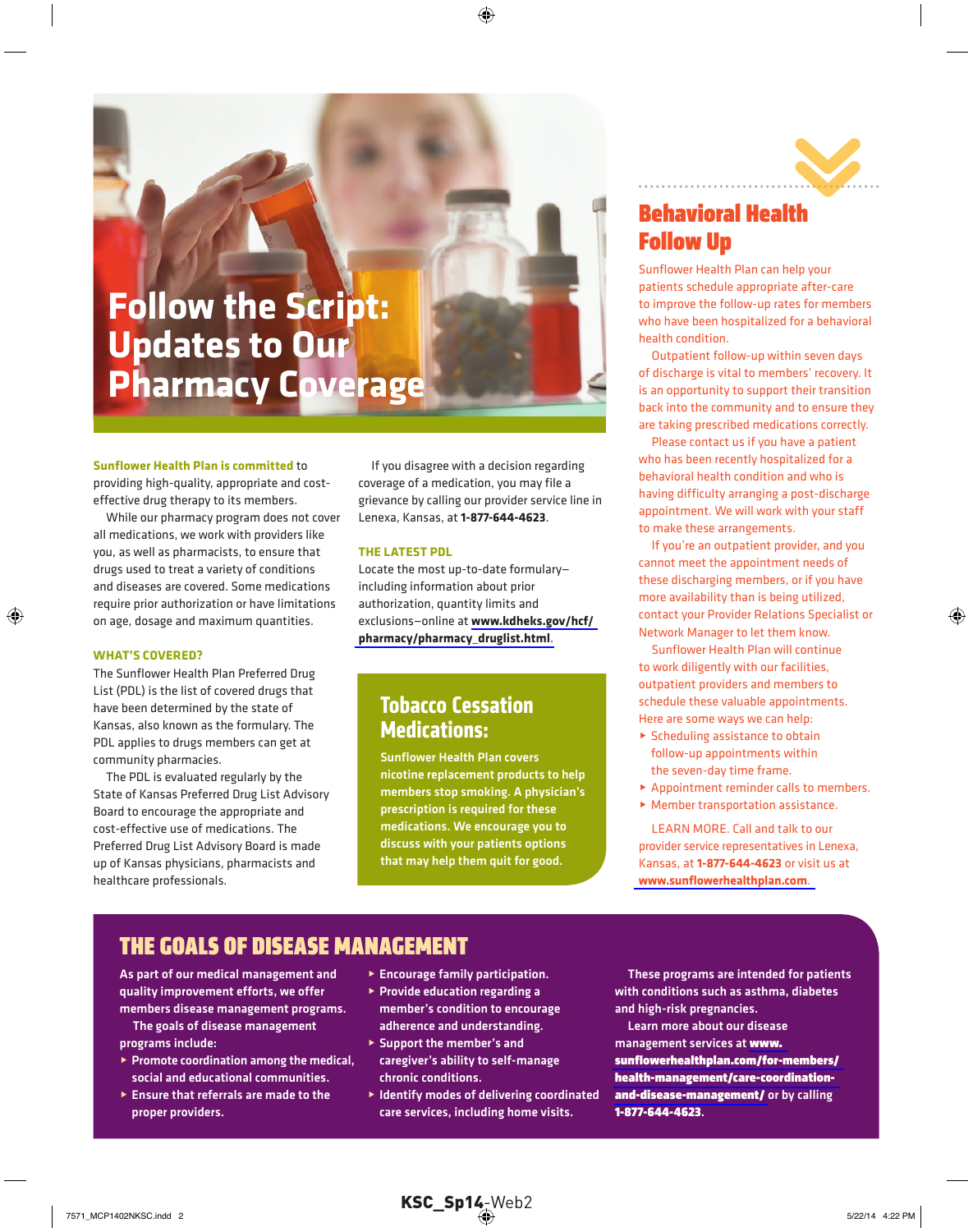

## **aRe YOu JOiNiNG OuR WeekLY PROViDeR SuMMiT caLLS?**

Sunflower health plan welcomes all Kancare providers to join our provider Summit call on Fridays. This is a weekly forum in which we provide updates on operational activities impacting Kancare providers. all provider types can call in and ask our health plan representatives questions related to any operational issues you may be experiencing.

When: Every Friday Until Further Notice time: **1:00–2:00 p.m.** phone number: **(855) 351-5537** pass code: **415 657 4972**

## Are You Available?

We define "availability" as the extent to which Sunflower Health Plan contracts with the appropriate type and number of PCPs necessary to meet the needs of its members within defined geographic areas. The availability of our network practitioners is essential to member care and treatment outcomes.

Sunflower Health Plan evaluates its performance in meeting these standards and appreciates providers working with us. Summary information is reported to the Clinical Quality Committee for review and recommendation and is incorporated into our annual assessment of quality improvement activities. The Clinical Quality Committee will review the information for opportunities for improvement.

Our current geographic accessibility standards can be found on the KanCare website at: [www.kancare.ks.gov/readiness\\_](http://www.kancare.ks.gov/readiness_activities.htm) activities.htm.

To see the maps showing Sunflower Health Plan's network coverage across the state, visit: [www.kancare.ks.gov/download/](http://www.kancare.ks.gov/download/KanCare_mCo_network_access.pdf) [KanCare\\_mCo\\_network\\_access.pdf](http://www.kancare.ks.gov/download/KanCare_mCo_network_access.pdf).

# **Pregnant Patient? Submit an NOP**

With your help, Sunflower Health Plan can identify pregnant members early on, and direct them to the services they need to support a healthy pregnancy and infant.

The best way to notify us about a pregnant member is by submitting a notification of pregnancy form (nop). When you send in an NOP, you're helping us reach women early in their pregnancy so that those who are considered high risk can be referred to our case managers.

We also offer members the START SMART for Your Baby™ program, which helps women who are pregnant or who have just had a baby. Your staff and patients can learn more at **[www.startsmartforyourbaby.com](http://www.startsmartforyourbaby.com)** or by calling Sunflower health plan's provider support team at **1-877-644-4623**.



## Rights and Responsibilities: A Shared Agreement

Sunflower health plan's member rights and responsibilities address members' treatment, privacy and access to information. We have highlighted a few below. There are many more and we encourage you to consult your provider handbook to review them. You can find the complete provider handbook online at **[www.sunflowerhealthplan.com/](http://www.sunflowerhealthplan.com/for-providers/provider-resources/manuals-guides/) [for-providers/provider-resources/manuals](http://www.sunflowerhealthplan.com/for-providers/provider-resources/manuals-guides/)[guides/](http://www.sunflowerhealthplan.com/for-providers/provider-resources/manuals-guides/)** or get a printed copy by calling our provider services line in lenexa, Kansas, at **1-877-644-4623**.

Member rights include, but are not limited to:

 $\blacktriangleright$  Receiving all services that Sunflower health plan must provide.

- ▶ Assurance that member medical record information will be kept private.
- ▶ Being able to ask for, and get, a copy of medical records, and being able to ask that the records be changed/corrected if needed.

member responsibilities include:

- ▶ Asking questions if they don't understand their rights.
- ▶ Keeping scheduled appointments.
- ▶ Having an ID card with them.
- $\blacktriangleright$  Always contacting their primary care physician (pcp) first for nonemergency medical needs.
- ▶ Notifying their PCP of emergency room treatment.